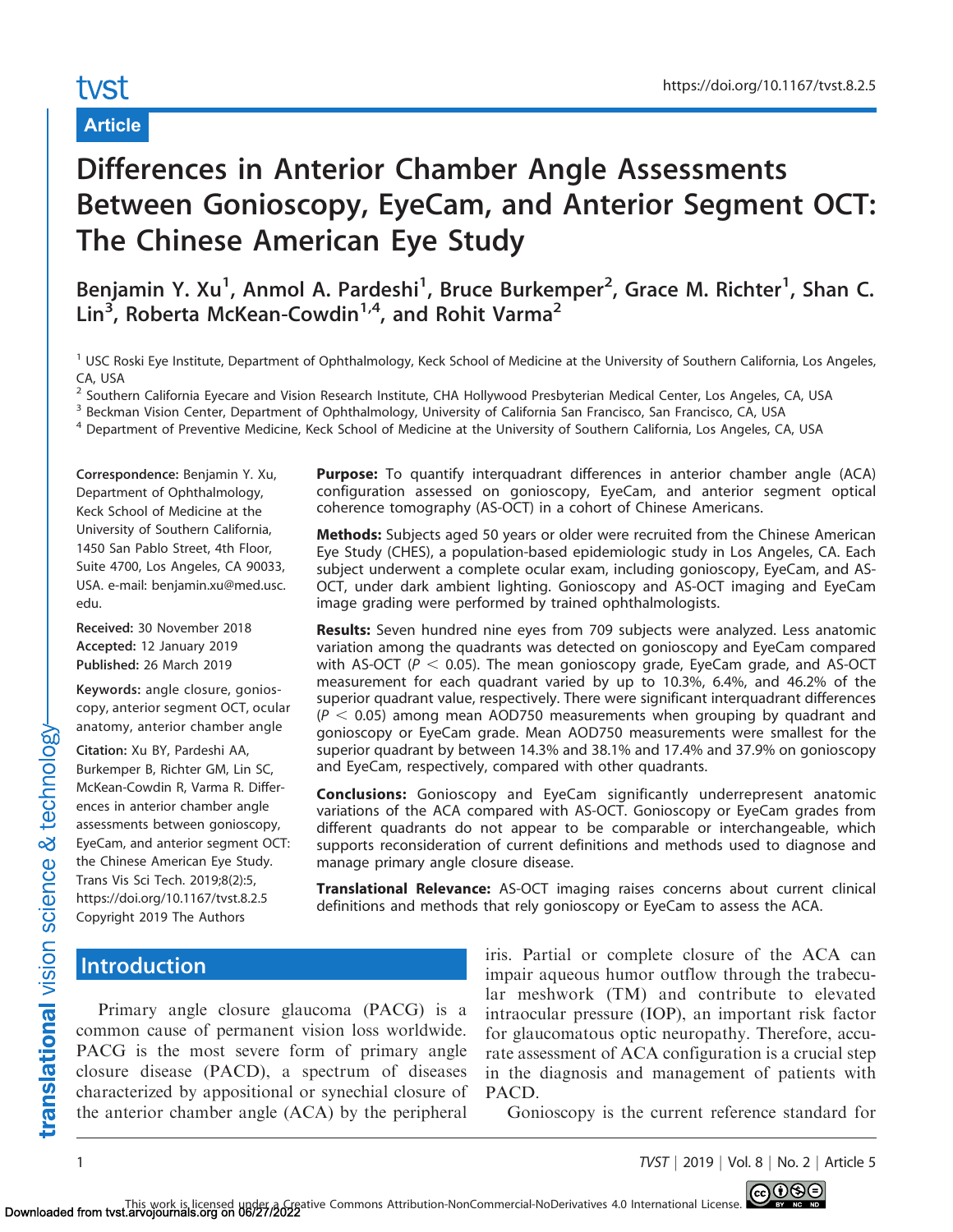evaluating the configuration of the ACA and is based on an examiner's ability to visualize specific anatomic landmarks. It is accepted based on gonioscopy that there is anatomic variation inherent to the ACA of most eyes, with the superior quadrant being the narrowest, the inferior quadrant the widest, and the temporal and nasal quadrants somewhere between. $1,2$ This is indirectly supported by gonioscopic studies on rates of angle closure (no posterior TM visible) and peripheral anterior synechiae (PAS), which are more commonly found in areas of angle narrowing and iridotrabecular contact. $2,3$ 

Anterior segment optical coherence tomography (AS-OCT) is a noncontact imaging method that acquires cross-sectional images of the AS and its structures by measuring their optical reflections. $4$  AS-OCT studies characterizing the anatomic variation of the ACA confirm that the superior quadrant of the angle is narrowest.<sup>[5,6](#page-7-0)</sup> However, the temporal and nasal quadrants tend to be wider than the inferior quadrant on AS-OCT. In addition, there is substantial anatomic variation of the ACA detected on multiimage AS-OCT. $6,7$ 

Gonioscopy is the current clinical standard for evaluating the ACA. EyeCam (Clarity Medical Systems, Pleasanton, CA) is a camera-based assessment method that has been developed and studied as an alternative to gonioscopy. $8,9$  Quantitative studies of anatomic variation detected by gonioscopy and EyeCam are limited, especially ones that analyze data derived from population-based cohorts. Our study uses gonioscopy, EyeCam, and AS-OCT data from the Chinese American Eye Study (CHES) to quantify and compare interquadrant differences in ACA configuration detected by the three assessment methods.

## Methods

Subjects were recruited from the CHES, a population-based, cross-sectional study that included 4572 Chinese participants aged 50 years and older residing in the city of Monterey Park, CA. Ethics committee approval was previously obtained from the University of Southern California Medical Center institutional review board. All study procedures adhered to the recommendations of the Declaration of Helsinki.

Inclusion criteria for the study included CHES subjects who received gonioscopy, EyeCam, and AS-OCT imaging. Angle closure was defined as an angle quadrant in which pigmented TM could not be visualized. PACD was defined as an eye that had

three or more quadrants ( $\geq$ 270°) of angle closure on gonioscopy in the absence of potential causes of secondary angle closure, such as inflammation or neovascularization[.10](#page-7-0) Exclusion criteria included history of prior eye surgery (e.g., cataract extraction, corneal transplant, incisional glaucoma surgery, retina surgery), penetrating eye injury, or media opacities that precluded visualization of ACA structures. Subjects with history of laser peripheral iridotomy (LPI) were not excluded, and presence of a prior LPI at the time of exam did not affect how angle closure or PACD were defined. One eye per subject was randomly selected for analysis.

#### Clinical Assessment

As participants of CHES, each subject received a complete ocular examination, including gonioscopy, AS-OCT imaging, and EyeCam imaging.<sup>11</sup> Clinical examinations were performed by two trained ophthalmologists (DW, CLG).

Gonioscopy was performed with a 1-mm light beam and a Posner-type 4-mirror lens (Model ODPSG; Ocular Instruments, Inc., Bellevue, WA) under dark ambient lighting  $(0.1 \text{ cd/m}^2)$  by two trained ophthalmologists (DW, CLG) masked to other examination findings. Care was taken to avoid light falling on the pupil and inadvertent indentation of the globe. The gonioscopy lens could be tilted to gain a view of the angle over the convexity of the iris. The angle in each quadrant (inferior, superior, nasal, and temporal) was graded using the modified Shaffer classification system based on identification of anatomic landmarks as follows: grade 0, no structures visualized; grade 1, nonpigmented TM visible; grade 2; pigmented TM visible; grade 3, scleral spur visible; and grade 4, ciliary body visible.

## EyeCam Imaging and Image Grading

EyeCam imaging was performed by a trained technician with the subject in the supine position under dark ambient lighting. Topical anesthetic drops (Proparacaine hydrochloride 0.5%; Alcon Laboratories, Inc., Fort Worth, TX) and a coupling gel were applied to the eye. Images were obtained from all four quadrants of both eyes. Care was taken to avoid deformation of the eye. If the view of the angle was blocked by a convex iris curvature, the technician was permitted to rotate the probe up to  $10^{\circ}$  anteriorly along the cornea to better visualize the angle.

EyeCam images were graded by a single glaucoma trained specialist (SCL) masked to other examination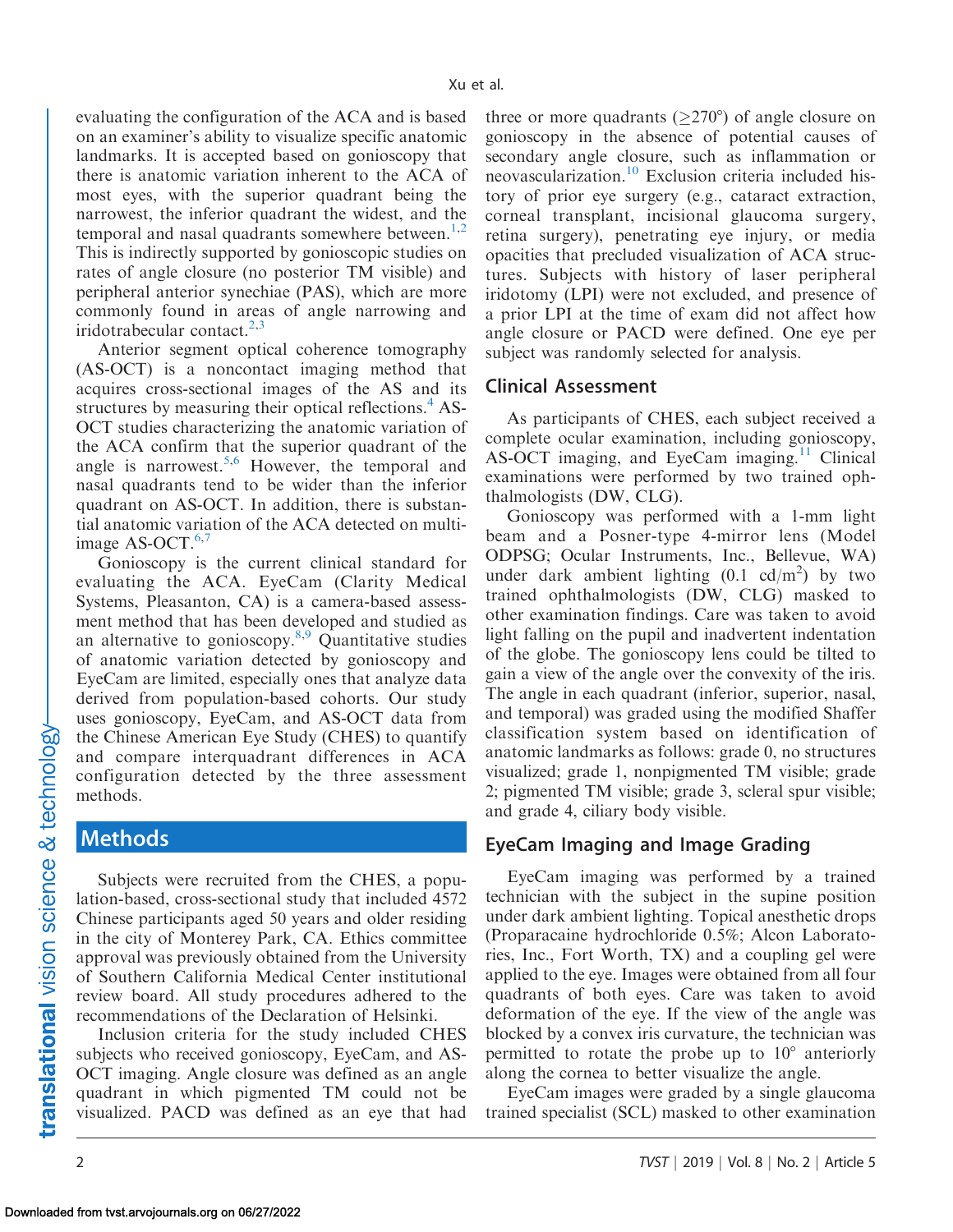findings. Image quality was graded from 1 to 3 as follows: grade 1, a clear image; grade 2, a slightly blurred image with distinguishable ACA structures; and grade 3, a blurry image with indistinguishable ACA structures. Angle grading was based on the identification of anatomic landmarks similar to the modified Shaffer classification system used for gonioscopy.

### AS-OCT Imaging and Image Analysis

AS-OCT imaging was performed prior to pupillary dilation under dark ambient lighting by a single trained ophthalmologist (DW) with the Tomey CASIA SS-1000 swept-source Fourier-domain device (Tomey Corporation, Nagoya, Japan). One hundred twenty-eight two-dimensional cross-sectional AS-OCT images were acquired per eye. During the imaging, the eyelids were gently retracted taking care to avoid inadvertent pressure on the globe.

Raw image data were imported into the Tomey SS-OCT Viewer software (version 3.0), which automatically segmented anterior chamber structures and measured AS-OCT parameters once the scleral spurs were marked. Two images were analyzed per eye, one was oriented along the horizontal (temporal-nasal) meridian and the other along the vertical (superiorinferior) meridian.

One observer (AAP) masked to the identities and examination results of the subjects confirmed the structural segmentation and marked the scleral spurs in each image. $12$  Eyes that were not imaged under dark ambient lighting conditions or had corrupt images were excluded from the analysis.

Angle opening distance (AOD) at  $750 \mu m$  from the scleral spur was chosen to describe the configuration of the angle due to its correlation with gonioscopy grades[.13](#page-7-0) Intraclass correlation coefficients (ICCs) were calculated to assess intraobserver reproducibility of AOD750 measurements based on images from 20 open angle and 20 PACD eyes graded 3 months apart. All data analysis was performed using MATLAB (MathWorks, Natick, MA).

#### Statistical Analyses

Means and standard deviations of gonioscopy grades, EyeCam grades, and AOD750 measurements were calculated for each quadrant. Interquadrant comparisons were performed using ANOVA and Tukey honest significance difference tests for multiple comparisons. All analyses were conducted at the significance level of 0.05. Mean grades or measurements were normalized based on the mean numeric value of the superior quadrant for each assessment method.

Means and standard deviations of AOD750 measurements were calculated for each quadrant across all eyes with a particular gonioscopy or EyeCam grade (0, 1, 2, 3, or 4). The Angle Visibility Index (AVI) value for a given quadrant was computed by dividing the mean AOD750 measurement of the superior quadrant by the mean AOD750 measurement of that quadrant. The superior quadrant was chosen due to it consistently having the lowest mean AOD750 measurement. The AVI value of the superior quadrant was always equal to 1. This definition was devised to illustrate the point that similar AS-OCT measurements could correspond to two different gonioscopy or EyeCam grades depending on the quadrants. Higher AVI values corresponded to quadrants receiving higher grades (increased angle visibility) and lower AVI values corresponded to quadrants receiving lower grades (decreased angle visibility).

## Results

Seven hundred nine eyes from 709 subjects (272 consecutive with PACD and 437 consecutive with open angles) were recruited from CHES after excluding eyes with history of intraocular surgery (13), incomplete or corrupt AS-OCT imaging data (55), or poor quality of one or more EyeCam images  $(45)$ .

The mean age of the subjects was  $60.8 \pm 7.7$  years (range,  $50-91$ ). Of the subjects,  $230(32.4%)$  were male and 479 (67.6%) were female. The mean gonioscopy grade was  $2.1 \pm 1.3$  (range, 0–4.0), the mean EyeCam grade was  $2.4 \pm 1.2$  (range, 0–4.0), and the mean AOD750 was  $0.30 \pm 0.17$  mm (range, 0.01–1.29).

The intraobserver ICC value reflected excellent reproducibility of AOD750 measurements (ICC  $=$ 0.96).

#### Anatomic Variation Detected on Gonioscopy, EyeCam, and AS-OCT

Mean gonioscopy grade by quadrant in ascending order was superior, inferior, nasal, and temporal [\(Fig.](#page-3-0) [1\)](#page-3-0). There was a significant difference in mean gonioscopy grades among the quadrants (ANOVA,  $P \leq 0.01$ ). However, this difference was only significant for the superior-temporal pair-wise comparison (Tukey pairwise,  $P < 0.05$ ).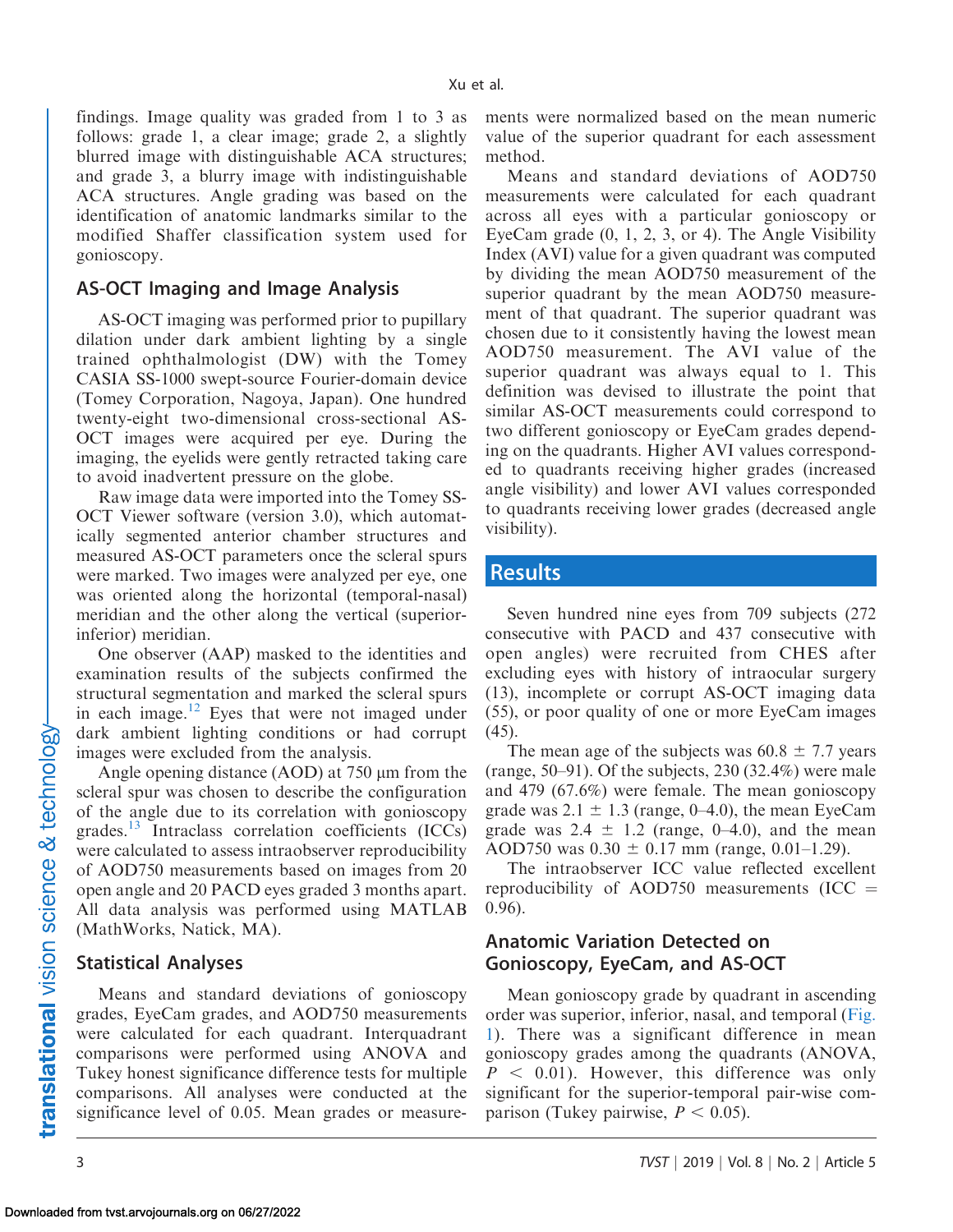<span id="page-3-0"></span>

Figure 1. Amounts of anatomic variation detected on gonioscopy, EyeCam, and AS-OCT. Mean gonioscopy grade, EyeCam grade, or AOD750 measurement with standard deviation (error bars) plotted by quadrant. Matching numbers of triangles, circles, or asterisks, indicate significant interquadrant differences in mean quadrant grades or measurements on pair-wise comparison (Tukey HSD,  $P < 0.05$ ).

Mean EyeCam grade by quadrant in ascending order was inferior, superior, nasal, and temporal (Fig. 1). There was a significant difference in mean EyeCam grades among the quadrants (ANOVA,  $P < 0.01$ ). However, this difference was only significant for the inferior-temporal and inferior-nasal pair-wise comparisons (Tukey pairwise,  $P < 0.01$ ).

Mean AOD750 measurement by quadrant in ascending order was superior, inferior, nasal, and temporal (Fig. 1). There was a significant difference in mean AOD750 measurements among the quadrants (ANOVA,  $P < 0.01$ ). This difference was significant (Tukey pairwise,  $P < 0.01$ ) for all pair-wise comparisons except the nasal-temporal and inferior-nasal comparisons (Tukey pairwise;  $P < 0.01$ ).

There was less anatomic variation detected on gonioscopy and EyeCam compared with AS-OCT ([Fig. 2\)](#page-4-0). Mean gonioscopy grades differed by 3.5% (inferior), 8.9% (nasal), and 10.3% (temporal) of the superior mean gonioscopy grade. Mean EyeCam grades differed by  $-3.2\%$  (inferior), 5.9% (nasal), and 6.4% (temporal) of the superior mean EyeCam grade. Mean AOD750 measurements differed by 33.0% (inferior), 36.9% (nasal), and 46.2% (temporal) of the superior mean AOD750 measurement on AS-OCT imaging.

### Relationships Between Gonioscopy or EyeCam Grades and AS-OCT Measurements

There was a significant difference in mean AOD750 measurements among the quadrants for all gonioscopy grades (ANOVA,  $P < 0.01$ ). The mean AOD750 measurement by quadrant was smallest for the superior quadrant and differed significantly from AOD750 measurements of the other three quadrants for all gonioscopy grades (Tukey pairwise,  $P < 0.05$ ) except grade 2 ([Fig. 3\)](#page-4-0). The interquadrant relationships among mean AOD750 measurements of the other quadrants varied, with the temporal quadrant generally having the largest value. The significance of interquadrant differences in mean AOD750 measurements varied by gonioscopy grade.

The superior quadrant's AVI reference value of 1 was greater than that of the other three quadrants for all gonioscopy grades [\(Fig. 4](#page-5-0)). The interquadrant AVI relationship varied among the other quadrants, with values ranging between 61.9% and 85.7% of the superior AOD750 measurement, depending on the gonioscopy grade. The smallest AVI value most commonly occurred in the temporal or nasal quadrant.

There was a significant difference in mean AOD750 measurements among quadrants for all EyeCam grades (ANOVA,  $P < 0.01$ ). The quad-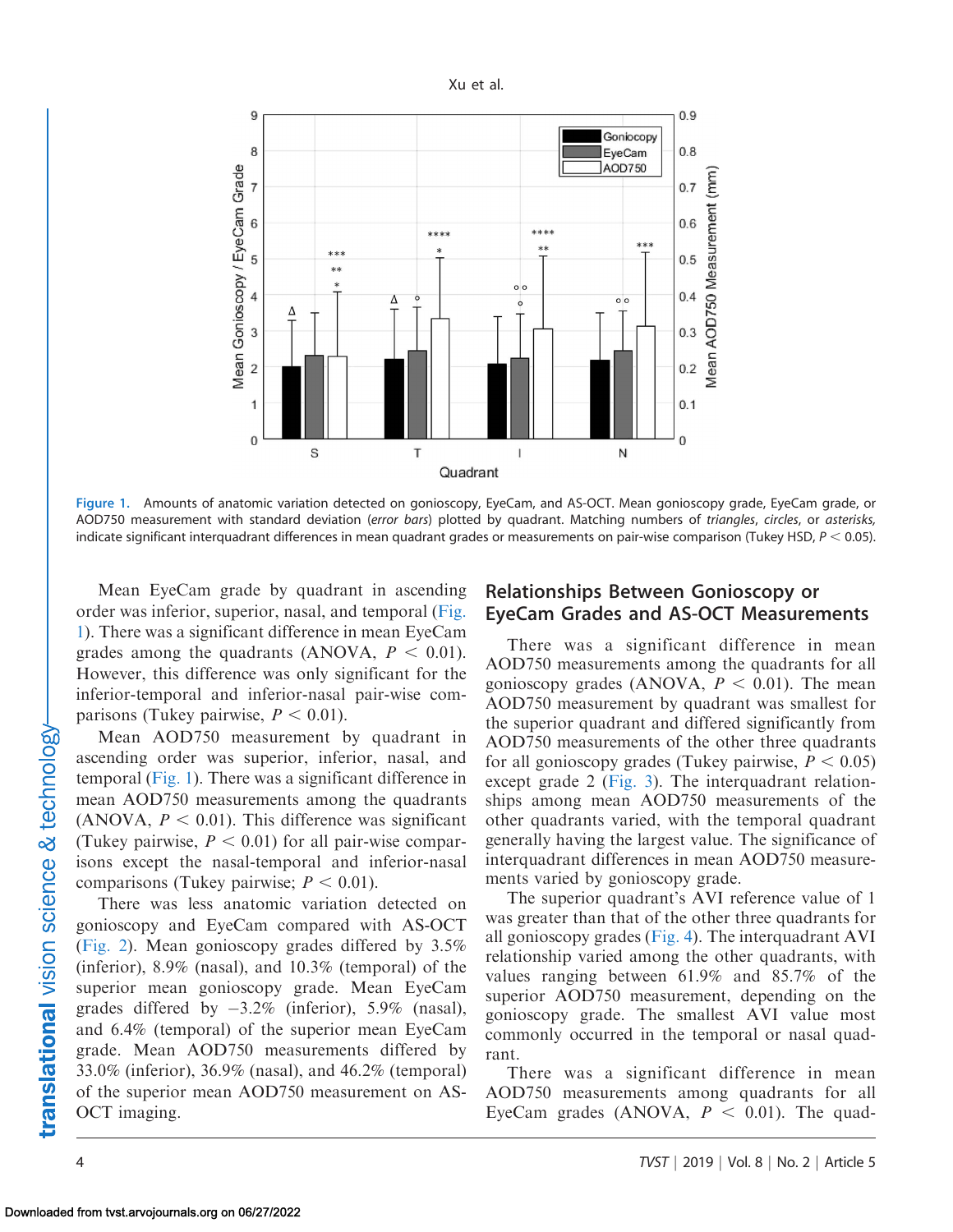<span id="page-4-0"></span>

Figure 2. Relative amounts of anatomic variation detected on gonioscopy, EyeCam, and AS-OCT. Mean gonioscopy grade, EyeCam grade, or AOD750 normalized as percentage of superior quadrant grade or measurement (reference standard) and plotted by quadrant.

rant-specific mean AOD750 measurement was smallest for the superior quadrant, which differed significantly from AOD750 measurements of the other three quadrants for all EyeCam grades (Tukey pairwise,  $P < 0.05$ ) except grade 2 ([Supplementary](https://arvo.silverchair-cdn.com/arvo/content_public/journal/tvst/937875/tvst-08-02-01_s01.pdf?Expires=1553711189&Signature=acFAhM-DlfotOWKrEP94ZhZ9fAmmnTjFtxA7JNbtz61V0~kY2l51kzHs9vcl53R-lYjfHljP54I8sC0YoyOlnim8sxe9k5JFZzxDZnrXKG-C617Wd-XXCFuOL7cBCVkH2~u~kWSieyHg2n~LKeSHPHXcZVjt95m-QxKbEtPMbrMy-SY8wpDsMkNvl82Nwbnvrmz3hW093A64OPFGefMKMUIWubqJz3z5810ERo0wyW13V~znRP1GgNXqV8Mqaz~wJSSWTTYTynO8qNQG1FEpIxZjgtWQOs2CmItmzjM2-DQYkPVBPgseaWjeBme8YkVIAHWQcHVMOjMfGOgzOZ-OFA__&Key-Pair-Id=APKAIE5G5CRDK6RD3PGA) [Fig. S1](https://arvo.silverchair-cdn.com/arvo/content_public/journal/tvst/937875/tvst-08-02-01_s01.pdf?Expires=1553711189&Signature=acFAhM-DlfotOWKrEP94ZhZ9fAmmnTjFtxA7JNbtz61V0~kY2l51kzHs9vcl53R-lYjfHljP54I8sC0YoyOlnim8sxe9k5JFZzxDZnrXKG-C617Wd-XXCFuOL7cBCVkH2~u~kWS)). The interquadrant relationships of mean AOD750 measurements varied for the other quadrants, with the temporal quadrant generally having



Figure 3. Interquadrant differences in ACA configuration measured on AS-OCT for gonioscopy. Mean AOD750 measurement with standard deviation (error bars) plotted by quadrant and gonioscopy grade (0-4). Numbers above error bars indicate number of significant interquadrant differences among mean AOD750 measurements on pair-wise comparison (Tukey HSD,  $P < 0.05$ ). Numbers at top indicate number of subjects represented by each bar.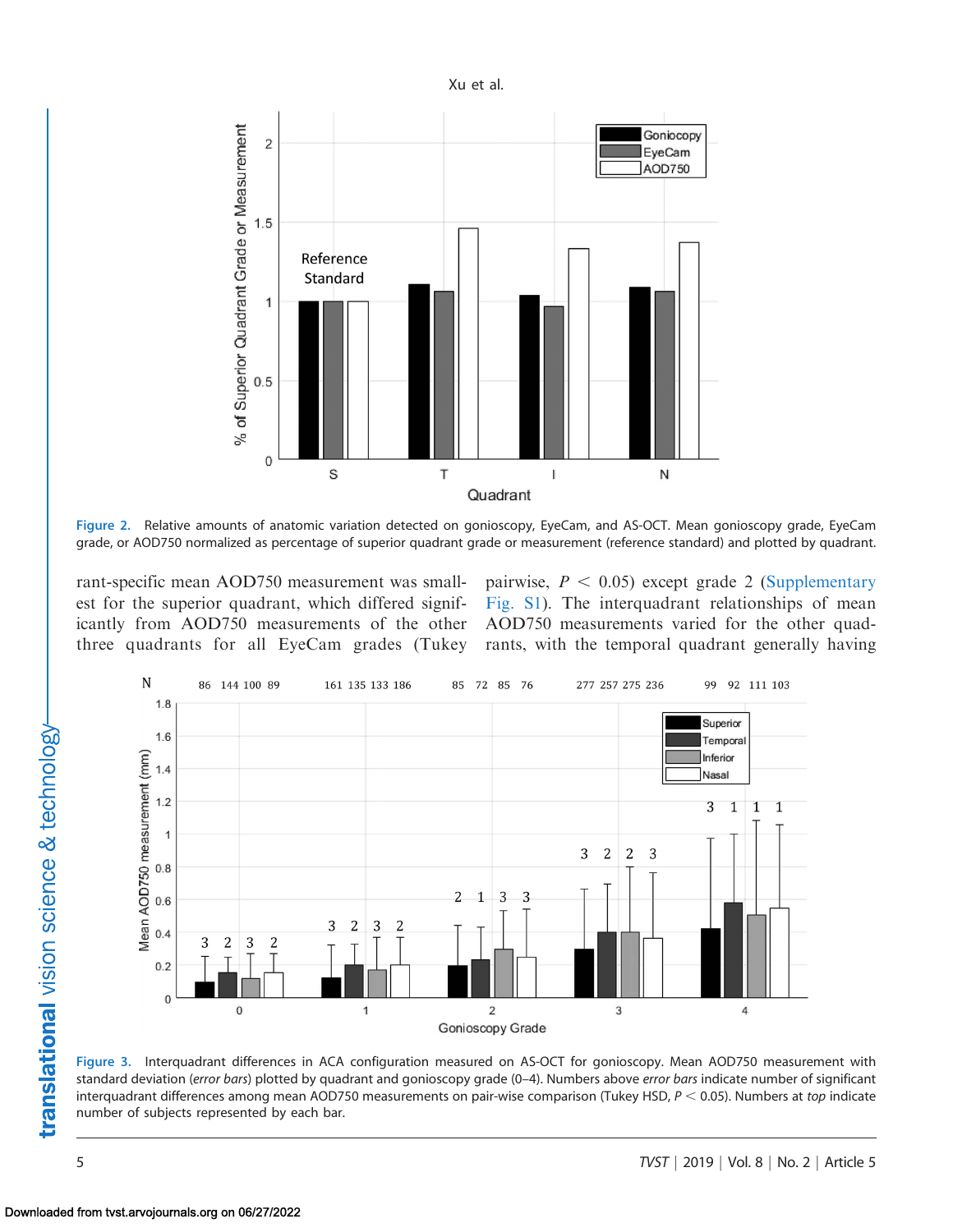<span id="page-5-0"></span>

Figure 4. Interquadrant differences in AVI for gonioscopy. AVI values plotted by quadrant for each gonioscopy grade (0–4). AVI = superior quadrant AOD750 / quadrant-specific AOD750.

the largest value. The significance of interquadrant differences in mean AOD750 measurements varied by EyeCam grade.

AVI values for the superior quadrant were the largest among the four quadrants for all EyeCam grades [\(Supplementary Fig. S2\)](https://arvo.silverchair-cdn.com/arvo/content_public/journal/tvst/937875/tvst-08-02-01_s02.pdf?Expires=1553711189&Signature=wzyzvHkaOBhCKIqsfR9eNt2s3RVdbHiSnpVytBdG6jmHFlWRcykAofytqZ9QXyNJik1v1GPlfjKHRPcQFbNbIV9D8poOQdAlJDXiNsowmQkYjzHIh1o6pnDIZc05BGValiJ~hxBPVsK~c9fDSXDtzJHRWMsQRyRpjqbpJ4W-wLAd2lWeDUUI8jxP2Fb~6gHmTMcF74iNAOJKBie5N4JTxKwt-qimPmINROwqlZHw4GAGXEdf6NoBv957IyKo4kdT-gZxyacuEucXWJ~Y-pM2cUeZ4WeKul0SkHCJxvG1P9ff9Ny-RFZ5~CeU8TOTRv9al9~v2ERs2sDYhkL1nMVu1w__&Key-Pair-Id=APKAIE5G5CRDK6RD3PGA). The interquadrant relationships of AVI values for the other quadrants varied, ranging between 62.1% and 82.6% of the superior AOD750 measurement, depending on the gonioscopy grade. The smallest AVI value most commonly occurred in the temporal or nasal quadrant.

## **Discussion**

In this cross-sectional study, we examined anatomical variations of the ACA assessed by gonioscopy, EyeCam, and AS-OCT using data derived from a population-based cohort of Chinese Americans. We show that gonioscopy and EyeCam underrepresent the amount of anatomic variation compared with AS-OCT. We also demonstrate that this underrepresentation may be due to decreased visibility of ACA structures in the inferior, nasal, and temporal quadrants relative to the superior quadrant. To our knowledge, this is the first study to quantify and compare interquadrant differences between gonioscopic, EyeCam, and AS-OCT assessments. This is also the first study to demonstrate that gonioscopy and EyeCam grades are not comparable or interchangeable between quadrants. We believe these findings raise important concerns regarding current clinical practices that rely on gonioscopy or EyeCam to diagnose and manage patients with PACD.

Anatomic variations of the ACA have been described based on gonioscopic examinations and AS-OCT imaging.<sup>[1,2,5,6](#page-7-0)</sup> However, there is a significant reduction of anatomic variation detected on gonioscopy compared with AS-OCT when quantified in the same cohort. One possible explanation for this finding is that the configuration of ACA structures, such as the iris, are more advantageous for visualizing the superior quadrant, especially in eyes with pupillary block.<sup>[14](#page-7-0),[15](#page-7-0)</sup> In order to test this hypothesis, we analyzed data obtained on EyeCam, which demonstrated a similar reduction in anatomic variation. This suggests that gonioscopy and EyeCam are hindered by a process common to methods based on direct visualization of ACA structures. Another possible explanation for the reduced anatomic variation is that gonioscopy requires contact with the corneal surface, which can distort the cornea and affect ACA configuration. Therefore, poor gonioscopy technique could have contributed to decreased anatomic variation. We believe this to be unlikely given that similar results were obtained on EyeCam, which is performed in a completely different fashion with a soft, malleable probe tip rather than a hard glass goniolens.

Our findings highlight an important point in the clinical evaluation of patients with suspected PACD: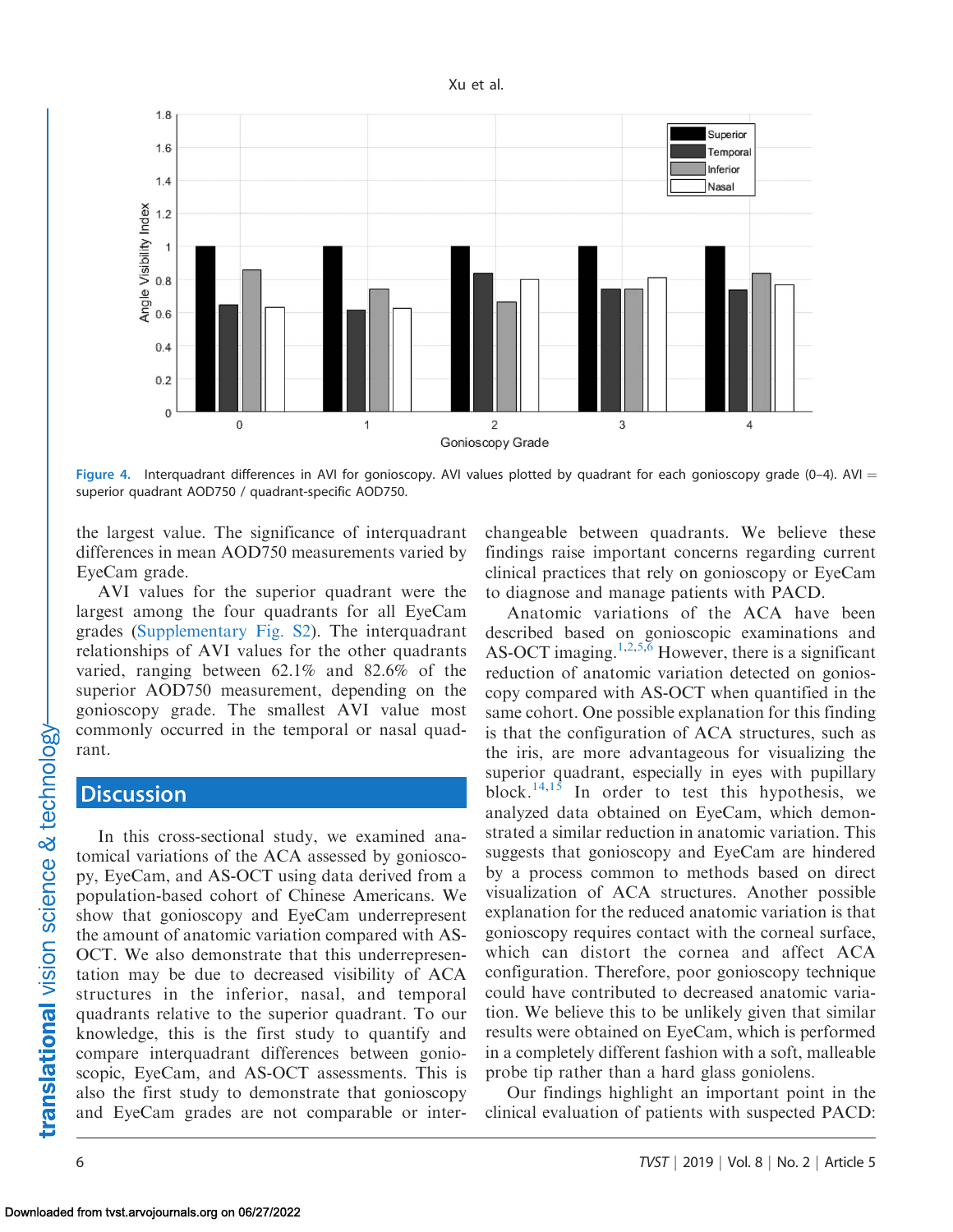the relationship between gonioscopic grades and quantitative measurements of ACA configuration varies among quadrants. When we analyzed mean AOD750 measurements based on gonioscopic grade, we found that for the same gonioscopy grade, mean AOD750 measurements tended to be lower for the superior and inferior quadrants compared with the temporal and nasal quadrants. As a result, the mean AOD750 measurement corresponding to a gonioscopy grade of 2 in the superior quadrant was equivalent to the mean AOD750 measurement corresponding to a gonioscopy grade of 1 in the inferior quadrant or 0 in the temporal and nasal quadrants. This result suggests that ACA structures are more easily visualized in the superior and inferior quadrants compared with the temporal and nasal quadrants, which helps to explain the observed reduction in anatomic variation on gonioscopy. However, it does not identify the source of the presumptive interquadrant differences in the visibility of ACA structures.

The reduced anatomic variation and interquadrant differences in assessing the ACA raise concerns about applying gonioscopy to the evaluation and management of patients with PACD. Currently, the diagnosis of PACD relies on an examiner's ability to visualize the pigmented TM in two or more quadrants. In current definitions of PACD, all quadrants are equally weighted. AVI analyses suggest that it is more difficult to visualize and assess the configuration of the ACA in the temporal and nasal quadrants. Therefore, gonioscopic angle closure (grade 0 or 1) observed in these quadrants may be less clinically significant than similar grades in the superior quadrant. In addition, it may be more difficult to detect early synechial changes in the temporal and nasal quadrants, which could delay detection of PACD progression. These observations may also explain why the frequency of PAS on gonioscopy appears to be higher in the superior quadrant compared with other quadrants.<sup>[2,16](#page-7-0)</sup>

The patterns of anatomic variation detected on gonioscopy are consistent with those of AS-OCT, even though they are reduced. While not statistically significant, the mean gonioscopy grade of the inferior quadrant was smaller than those of the nasal and temporal quadrants, contrary to previous opinion. $1,17$ These patterns are consistent with prior studies of angle closure based on AS-OCT and ultrasound biomicroscopy (UBM).<sup>[14,15](#page-7-0)</sup> This finding supports the notion that angle closure is most likely to occur in the narrowest portions of the angle, further emphasizing the importance of accurate ACA assessments in these quadrants. While anatomic variation was also reduced on EyeCam compared with AS-OCT, the inferior rather than the superior quadrant was the narrowest. This is consistent with and likely related to postural effects on intraocular structures and ACA configuration. $18$ 

Our study has several strengths. The sample size was relatively large, and data were derived from a population-based study. This helped to establish a broad distribution of ACA configurations on gonioscopy, EyeCam, and AS-OCT. In addition, this was the first population-based study to examine and compare interquadrant differences in ACA assessment methods. Lighting conditions and examination techniques were also carefully standardized across all three assessment methods. This was crucial given that small lighting condition changes can strongly affect pupil size, an important determinant of ACA configuration and AS-OCT measurements.<sup>[19](#page-8-0)</sup>

Our study also has several limitations. In CHES, gonioscopy was performed primarily by one examiner (DW). Therefore, the reduction of anatomic variation could be attributed to examiner technique. However, as previously discussed, EyeCam data obtained in a completely different fashion support our conclusions on gonioscopy. In addition, there is no gold standard to assess the accuracy of AS-OCT measurements. However, previous studies have shown that AS-OCT measurements are fairly consistent across devices, which indirectly confirms their validity.<sup>[20](#page-8-0)</sup> Third, testing was performed at all times of day. While it is possible diurnal variation affects properties of ACA structures, these do not appear to affect ACA configuration. $2^{1,22}$  Finally, one observer graded all of the AS-OCT images. Nevertheless, our grader demonstrated excellent intraobserver measurement reproducibility and prior studies have demonstrated good interobserver reproducibility of measurements obtained on modern AS-OCT devices.<sup>[6,](#page-7-0)[23,24](#page-8-0)</sup>

In summary, we demonstrated reduced anatomic variation of the ACA detected by gonioscopy or EyeCam compared with AS-OCT. We also demonstrated that gonioscopy and EyeCam grades are not comparable or interchangeable between quadrants, likely due to differences in the visibility of ACA structures. These findings serve as an important reminder to the many clinicians who perform gonioscopy that direct visual assessments of the ACA may not accurately reflect its width and could be affected by other factors, such as the configuration of the iris. In addition, these findings provide an explanation for some of the challenges that clinicians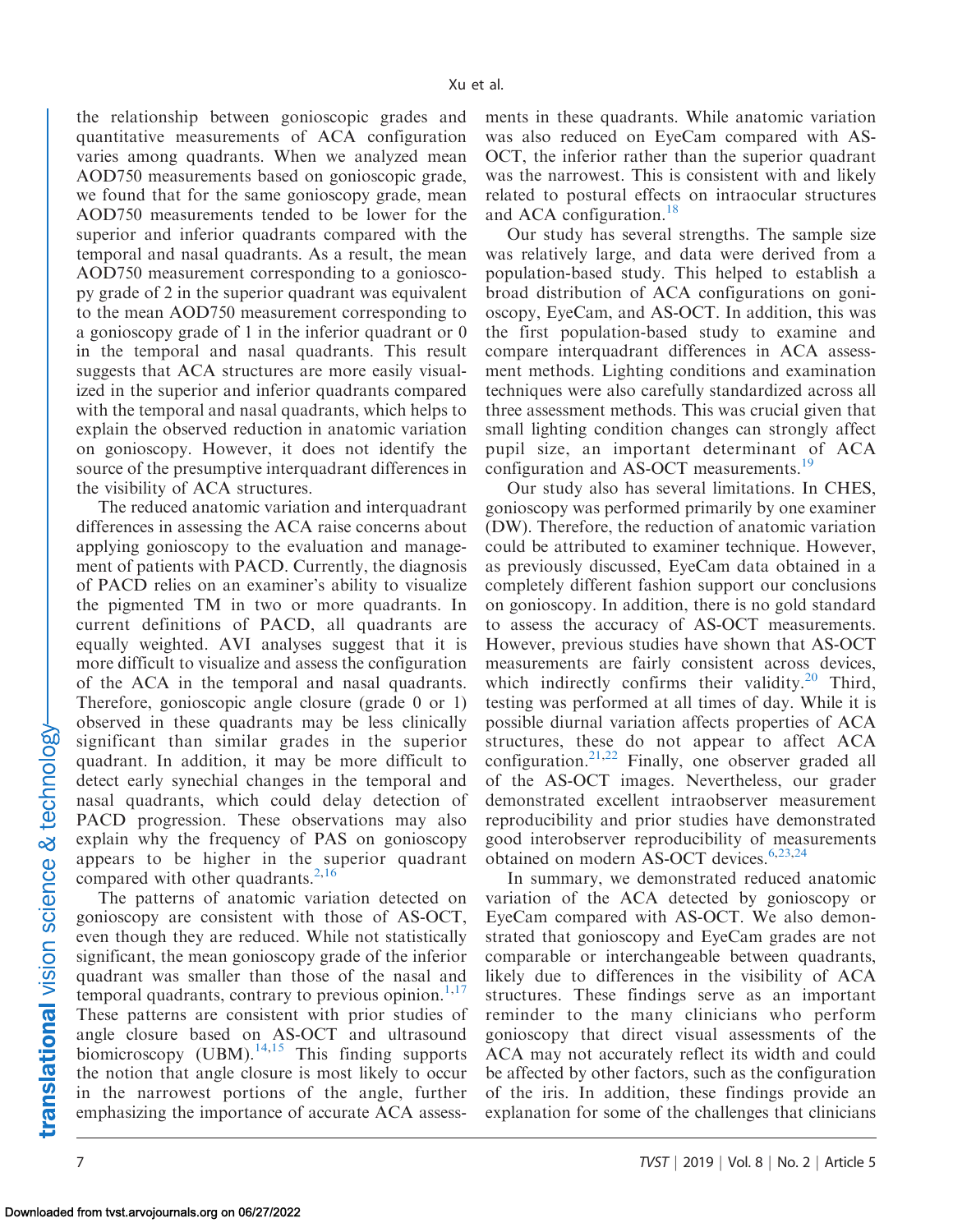<span id="page-7-0"></span>encounter when performing gonioscopy, especially when attempting to visualize the nasal and temporal quadrants. We hope this study prompts further study of current classification systems and clinical methods for managing patients with PACD.

## Acknowledgments

The authors thank Drs. Dandan Wang (DW) and Carlos L. Gonzalez (CLG) for performing eye examinations, including gonioscopy and AS-OCT imaging, during CHES.

Supported by Grant U10 EY017337 from the National Eye Institute, National Institute of Health, Bethesda, Maryland, Grant K23 EY029763 from the National Eye Institute, National Eye Institute of Health, Bethesda, Maryland, and an unrestricted grant from Research to Prevent Blindness, New York, NY; Rohit Varma is a Research to Prevent Blindness Sybil B. Harrington Scholar.

Disclosure: B.Y. Xu, None; A.A. Pardeshi, None; B. Burkemper, None; G.M. Richter, None; S.C. Lin, None; R. McKean-Cowdin, None; R. Varma, None

# **References**

- 1. Stamper RL, Lieberman MF, Drake MV, Becker B. Becker-Shaffer's Diagnosis and Therapy of the Glaucomas. Mosby/Elsevier; 2009.
- 2. He M, Foster PJ, Ge J, et al. Gonioscopy in adult Chinese: the Liwan eye study. Invest Ophthalmol Vis Sci. 2006;47:4772–4779.
- 3. Sakata LM, Lavanya R, Friedman DS, et al. Comparison of gonioscopy and anterior segment ocular coherence tomography in detecting angle closure in different quadrants of the anterior chamber angle. Ophthalmology. 2008;115:769– 774.
- 4. Izatt JA, Hee MR, Swanson EA, et al. Micrometer-scale resolution imaging of the anterior eye in vivo with optical coherence tomography. Arch Ophthalmol. 1994;112:1584–1589.
- 5. Tun TA, Baskaran M, Perera SA, et al. Sectoral variations of iridocorneal angle width and iris volume in Chinese Singaporeans: a swept-source optical coherence tomography study. Graefes Arch Clin Exp Ophthalmol. 2014;252:1127–1132.
- 6. Xu BY, Israelsen P, Pan BX, Wang D, Jiang X, Varma R. Benefit of measuring anterior segment structures using an increased number of optical coherence tomography images: the Chinese American Eye Study. Invest Ophthalmol Vis Sci. 2016;57:6313–6319.
- 7. Blieden LS, Chuang AZ, Baker LA, et al. Optimal number of angle images for calculating anterior angle volume and iris volume measurements. Invest Ophthalmol Vis Sci. 2015;56:2842– 2847.
- 8. Baskaran M, Perera SA, Nongpiur ME, et al. Angle assessment by eyecam, goniophotography, and gonioscopy. J Glaucoma. 2012;21:493–497.
- 9. Murakami Y, Wang D, Burkemper B, et al. A population-based assessment of the agreement between grading of goniophotographic images and gonioscopy in the Chinese-American eye study (CHES). Invest Ophthalmol Vis Sci. 2016; 57:4512–4516.
- 10. Foster PJ, Buhrmann R, Quigley HA, Johnson GJ. The definition and classification of glaucoma in prevalence surveys. Br J Ophthalmol. 2002;86: 238–242.
- 11. Varma R, Hsu C, Wang D, Torres M, Azen SP. The Chinese American eye study: design and methods. Ophthalmic Epidemiol. 2013;20:335– 347.
- 12. Ho SW, Baskaran M, Zheng C, et al. Swept source optical coherence tomography measurement of the iris-trabecular contact (ITC) index: a new parameter for angle closure. Graefes Arch Clin Exp Ophthalmol. 2013;251:1205–1211.
- 13. Narayanaswamy A, Sakata LM, He MG, et al. Diagnostic performance of anterior chamber angle measurements for detecting eyes with narrow angles: an anterior segment OCT study. Arch Ophthalmol. 2010;128:1321–1327.
- 14. Moghimi S, Chen R, Hamzeh N, Khatibi N, Lin SC. Qualitative evaluation of anterior segment in angle closure disease using anterior segment optical coherence tomography. J Curr Ophthalmol. 2016;28:170–175.
- 15. Shabana N, Aquino MC, See J, et al. Quantitative evaluation of anterior chamber parameters using anterior segment optical coherence tomography in primary angle closure mechanisms. Clin Exp Ophthalmol. 2012;40:792–801.
- 16. Lee JY, Kim YY, Jung HR. Distribution and characteristics of peripheral anterior synechiae in primary angle-closure glaucoma. Korean J Ophthalmol. 2006;20:104–108.
- 17. Kunimatsu S, Tomidokoro A, Mishima K, et al. Prevalence of appositional angle closure deter-